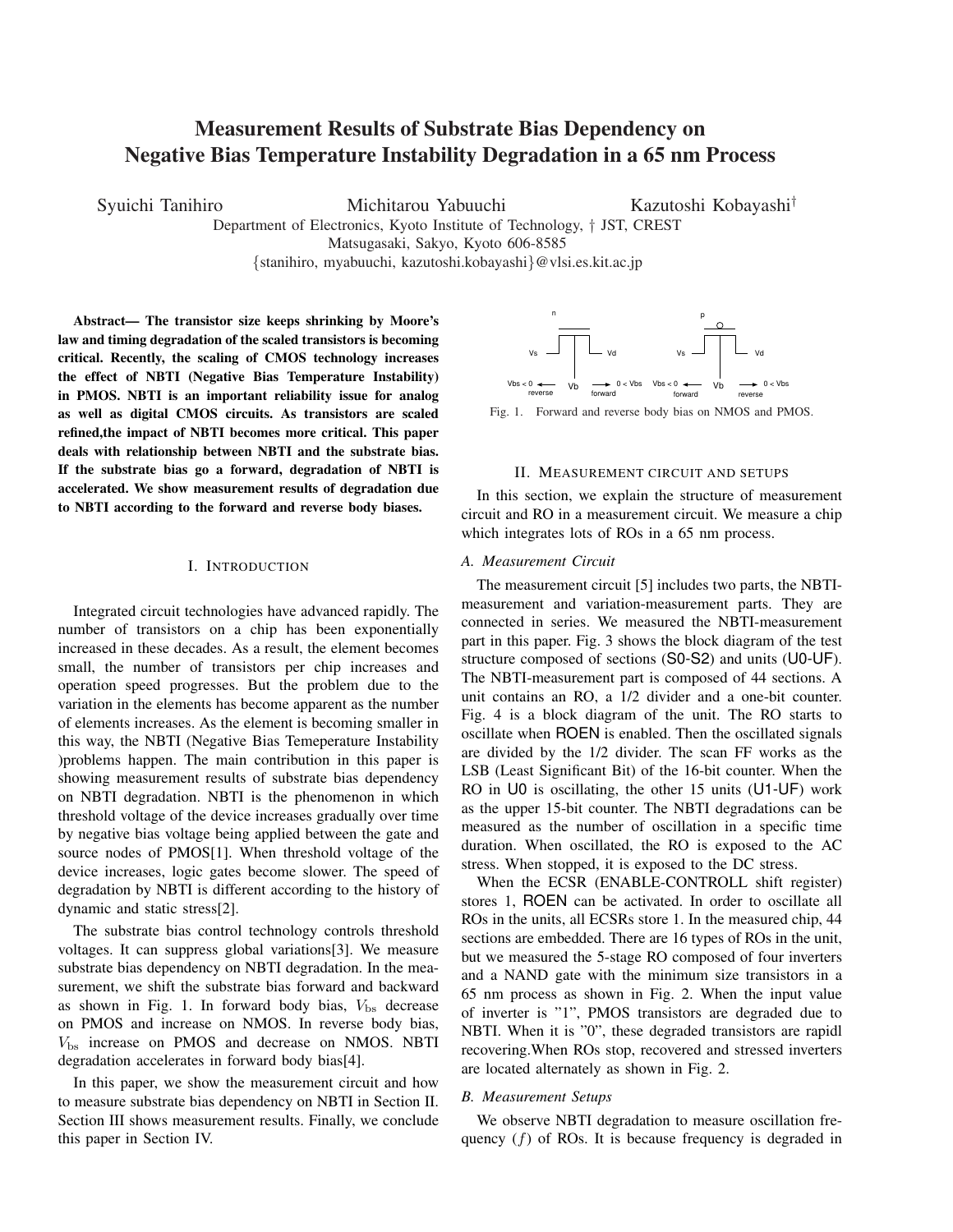

Fig. 2. 5-stage RO for NBTI measurement.



Fig. 3. Block diagram of sections (S0-2) and units (U0-F).

proportion to the threshold shift due to NBTI. When the circuit shifts values of count, ROs stop to oscillation. When it finishes to shift values of count, it starts to sleep phase. It is not oscillation phase with keeping voltage applied. During measurements, ROs repeat the oscillation and stop phases as shown in Fig. 5. In oscillation phase, ROs get AC stress and those get DC stress in stop phase. In order to measure the degradation, the stop phase is activated at 1s, 10 s, 100 s, 200 s, .... and 1,000 s. The NBTI degradation is measured until the DC stress time reaches to 1,000 s.

DUTs are turned off over 2 hours between each measurement cycle to be recovered from the NBTI degradation. These measurements were repeated 19 times by changing the substrate biases. A measurement takes about 16 minutes. So, the time of all measuring is about 41 hours.In measurements of the forward body biases, PMOS substrate bias changes from 0 V to 0*.*3 V. As for the reverse body bias, it changes from 0 V to *−*0*.*7 V. Fig. 6 shows the flow chart of the



Fig. 4. Block diagram of a unit.



Fig. 5. State of ROs to measure NBTI degradation.



Fig. 6. Flowchart of NBTI measurement.

measurement. The measured chip is fabricated in a 65-nm bulk CMOS process. The power supply voltage is increased to 2.0 V in order to accelarate the NBTI degradation.

## III. RESULTS AND DISCUSSION

In this section, we discuss results of substrate bias dependency on the NBTI degradation.

#### *A. Reaction-Diffusion (RD) Model*

The Reaction-diffusion model is one of the NBTI degradation model. Negative voltage between the gate and the source of a PMOS transistor separates the bond of silicon and hydrogen or nitrogen in the interface between substrate and gate oxide. The electron pairs generated by these reactions are called interface traps. The channel current decreases because of these trapped carriers. NBTI is the degradation of performance based on this phenomenon. Eq. (1)-(3) show the degradation model formula of threshold voltage based on the RD model.

$$
\Delta V_{\rm th} = \{K_{\rm v}(t - t_0)^{0.5} + \sqrt[2n]{\Delta V_{\rm th0}}\}^{2n} \tag{1}
$$

$$
K_{\rm v} = \left(\frac{qt_{\rm ox}}{\epsilon_{\rm ox}}\right)^3 K_1^2 C_{\rm ox} (V_{\rm gs} - V_{\rm th}) \sqrt{C} \exp\left(\frac{2E_{\rm ox}}{E_{\rm o}}\right) (2)
$$
  

$$
C = \frac{\exp\left(-\frac{E_{\rm a}}{kT}\right)}{T}
$$
(3)

Table I shows details of these parameters. The time constant *n* is between 0.16 (1/6) and 0.25 (1/4)[6]. We evaluate the measurement results by the RD model.

 $T_0$ 

TABLE I PARAMETERS IN EQ.  $(1)-(3)$ 

| $K_1$           | $3\times10^{4}$ [C <sup>-0.5</sup> nm <sup>-2.5</sup> ] | $T_0$                | $10^{-8}$ [sn <sup>-1</sup> m <sup>-2</sup> ] |  |
|-----------------|---------------------------------------------------------|----------------------|-----------------------------------------------|--|
| $E_0$           | $0.335$ [Vn <sup>-1</sup> m <sup>-1</sup> ]             |                      | stress time[s]                                |  |
| $t_0$           | $\overline{DC}$ stress start time[s]                    | $\Delta V_{\rm th0}$ | "n" at $t_0 \Delta V_{th}$                    |  |
| $\mathbf{n}$    | parameter depends on stress                             | q                    | charge[c]                                     |  |
| $t_{\rm ox}$    | oxide thickness[m]                                      | $\epsilon_{\rm ox}$  | dielectric constant                           |  |
| $C_{\rm ox}$    | gate capacitance per unit area[F]                       | $V_{\rm gs}$         | voltage between gate and source[V]            |  |
| $V_{\text{th}}$ | threshold voltage[V]                                    | $E_{\rm ox}$         | vertical electrical field                     |  |
| $E_{\rm a}$     | $0.49$ [eV]                                             | k                    | $1.38\times10^{-23}$ [JK <sup>-1</sup> ]      |  |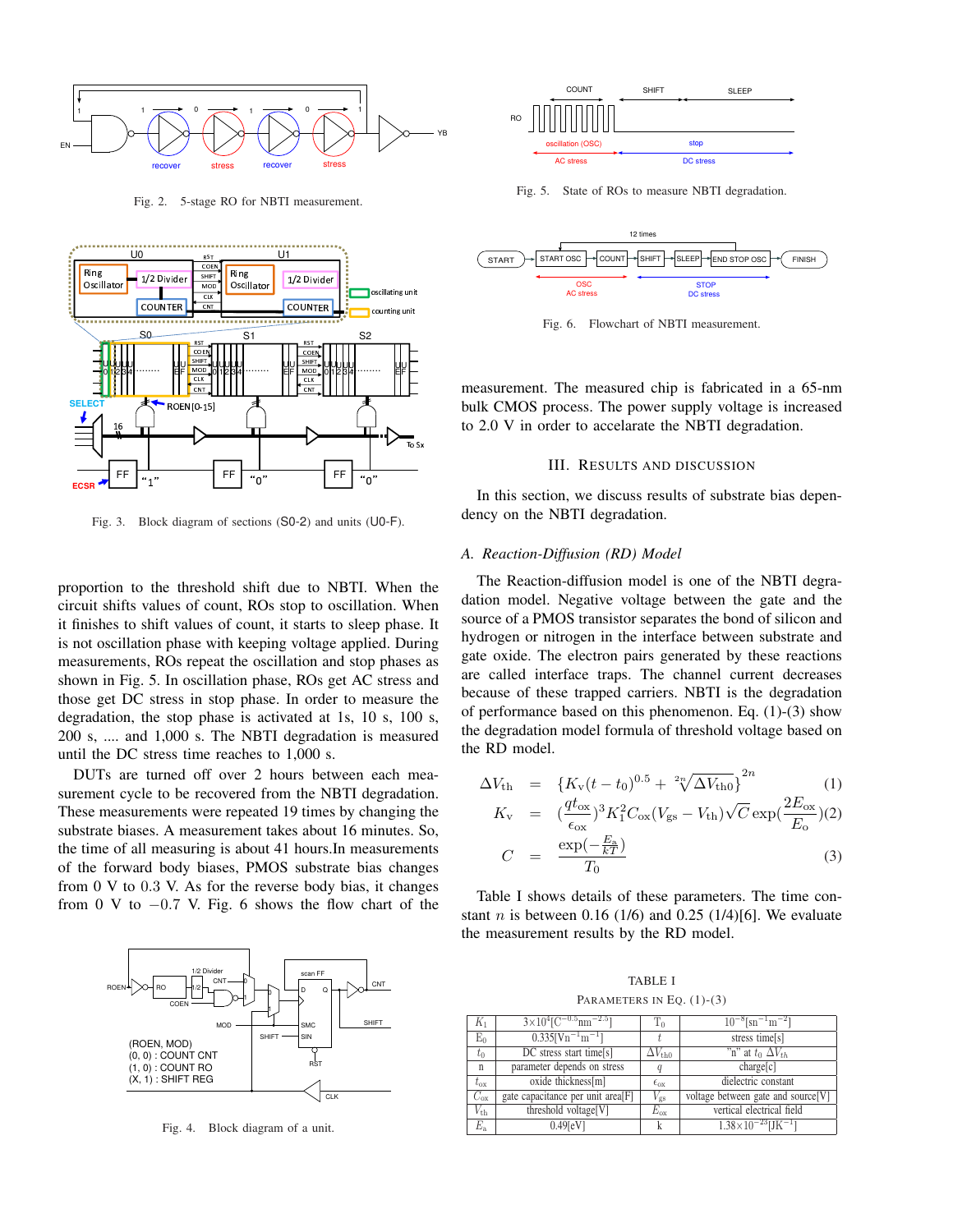# *B. Measurement Results of NBTI Degradation by Substrate Biases*

From the measurement results of oscillating frequencies over the DC stress time by changing the substrate biases, the degradation of the frequencies is modeled by Eq. (4)

$$
f = at^b + f_0 \tag{4}
$$

The parameter  $f$  in Eq. (4) is the oscillation frequency of ROs and *t* is the DC stress time. It contains 3 fitting parameters. The parameter *b* denotes the index of the stress time and  $f_0$  shows the initial oscillation frequency. We calculate the degradation rate  $(R<sub>D</sub>)$  from measurement results by Eq. (5).

$$
R_{\rm D} = \frac{f_0 - f}{f_0} [\%]
$$
 (5)

We evaluate the measurement results based on  $b$ ,  $f_0$  and *R*<sub>D</sub>.

Table II shows the degradation rates for 1,000 s. Fig. 7 shows the fitting parameters "*b*" according to the substrate biases. We can see whether those measurement result conform with RD theory. The parameter "*b*" is an index of stress time. According to RD theory, the parameter "*b*" is between 0.16 and 0.25. The measurement results are consistent with the RD theory except  $V_{\text{bs}} = -0.35$  V.

Fig. 8 shows the fitting parameters  $rf_0$ " according to the substrate biases. The oscillation frequency is increasing linearly according to the body bias in the forward and reverse regions. It is because  $V_{\text{th}}$  decreases when the substrate bias goes to forward. As the result, ROs oscillate faster according to the body bias.

Fig. 9 shows the rates of the measured NBTI degradation by the substrate bias of PMOS. The NBTI degradation is accelerated by the forward body bias. But it is almost constant in the reverse body bias. As a result, the NBTI degradation depends on substrate bias in forward body bias. But it does not depend on substrate bias in reverse body bias. So, by Fig. 8 and Fig. 9, there are not interrelation between the operating speed and the degradation rate.

As shown in Fig. 9, the degradation rate in the forward bias region follows the exponential of the bias voltage. Eq. (6) is used to fit the NBTI acceleration rate by the body bias.

$$
R_{\rm D} = k \times \exp(l \times V_{\rm bs}) + m \tag{6}
$$

It has 3 fitting parameters *k*, *l* and *m*. Fig. 10 shows the graph of fitting result. Table III shows parameters of fitting results. According to Fig. 10, the degradation rate is increased exponentially by the forward body bias. But Eq. (6) does not fit degradation rate in reverse body bias.

TABLE II DEGRADATION RATE  $R_D$  for 1,000 s.

| $V_{\rm bs}$ [V] | $-0.70$ | $-0.60$ | $-0.50$ | $-0.45$ | $-0.40$ |
|------------------|---------|---------|---------|---------|---------|
| $R_{\rm D}[\%]$  | 0.826   | 0.770   | 0.775   | 0.783   | 0.674   |
| $V_{\rm bs}$ [V] | $-0.35$ | $-0.30$ | $-0.25$ | $-0.20$ | $-0.15$ |
| $R_{\rm D}[\%]$  | 0.712   | 0.734   | 0.770   | 0.731   | 0.827   |
|                  |         |         |         |         |         |
| $V_{\rm bs}$ [V] | $-0.10$ | $-0.05$ | 0.00    | 0.05    | 0.10    |
| $R_{\rm D}$ [%]  | 0.831   | 0.683   | 0.711   | 0.827   | 0.867   |
| $V_{\rm bs}$ [V] | 0.15    | 0.20    | 0.25    | 0.30    |         |

TABLE III FITTING RESULTS *k*, *l*, *m*

*k l m* 0.00976 14.8 0.778